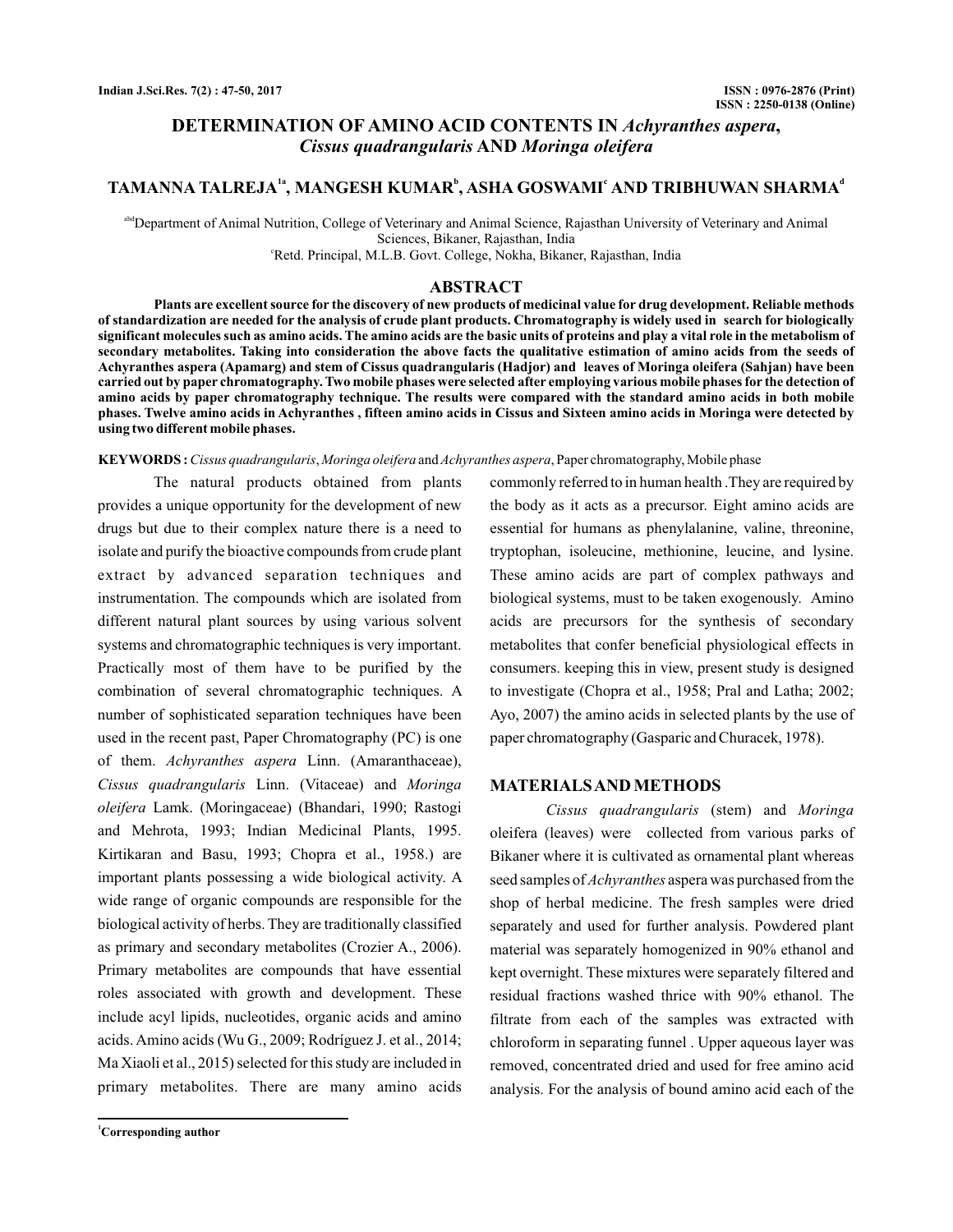left over residual tissue fractions was hydrolyzed with 6N HCL for 24hours at room temperature. The mixture was heated at 100°C filtered, dried and dissolved n 50 % ethanol and used to test for their bound Amino acids. Standard solutions and samples of each selected plant was applied on the chromatographic sheet. Separation of amino acids was carried out in two different mobile phases {i.e. n-Butanol: Acetic acid: water (6:2:2) and n-Butanol : Acetone : Acetic acid : water(35:35:7:23)} using paper chromatography technique. The results obtained were compared with standards.

# **RESULTSAND DISCUSSION**

Qualitative determination of amino acids from chromatogram specified total 12 amino acids in Achyranthes and 16 amino acids in Moringa were detected in two different mobile phases {i.e. n-Butanol: Acetic acid: water (6:2:2) and n-Butanol : Acetone : Acetic acid : water(35:35:7:23)}whereas 15 amino acids in Cissus were detected in single mobile phase i.e. in n-Butanol : Acetone : Acetic acid : water(35:35:7:23). In *Achyranthes* Methionine, Lysine, Arginine, Serine, Alanine, Valine, Leucine, Threonine, Histidine, Aspartic acid, Glutamic

Table 1 : Amino Acids Identified in A. aspera in Mobile Phase n-Butanol : Acetic Acid : Water (6:2:2)

|                               | R <sub>c</sub> values |                |                       |
|-------------------------------|-----------------------|----------------|-----------------------|
| Name of the Amino Acids       | <b>Std.Amino</b>      | Amino Acids in | <b>Amino Acids in</b> |
|                               | Acids                 | Achyranthes    | Moringa               |
| Methionine                    | 0.066                 | 0.063          | 0.068                 |
| Lysine                        | 0.088                 | 0.090          | 0.086                 |
| Arginine                      | 0.210                 | 0.210          | 0.211                 |
| Serine                        | 0.223                 | 0.220          | 0.224                 |
| Alanine                       | 0.222                 | 0.221          | 0.618                 |
| Valine                        | 0.620                 | 0.622          | 0.621                 |
| Leucine                       | 0.581                 | 0.583          | 0.583                 |
| Threonine                     | 0.617                 | 0.619          | 0.618                 |
| Tryptophan                    | 0.668                 | ND             | 0.666                 |
| Isoleucine                    | 0.710                 | ND             | 0.711                 |
| IS (Alpha Amino Butyric Acid) | 0.893                 | 0.891          | 0.899                 |

**Table 2 : Amino Acids Identified in the Selected Plants in Mobile Phase n-Butanol:**

**Acetone: Acetic Acid :Water (35:35:7:23)**

|                                | $Rf$ values      |                |                |  |
|--------------------------------|------------------|----------------|----------------|--|
| <b>Name of the Amino Acids</b> | <b>Std.Amino</b> | Amino acids in | Amino acids in |  |
|                                | acids            | Achyranthes    | Moringa        |  |
| Histidine                      | 0.055            | 0.057          | 0.051          |  |
| Aspartic acid                  | 0.077            | 0.073          | 0.075          |  |
| Lysine                         | 0.083            | 0.081          | 0.089          |  |
| Serine                         | 0.141            | 0.139          | 0.144          |  |
| Arginine                       | 0.215            | 0.212          | 0.217          |  |
| Glutamic Acid                  | 0.302            | 0.300          | 0.306          |  |
| Cysteine                       | 0.333            | 0.336          | 0.332          |  |
| Tyrosine                       | 0.455            | ND.            | 0.457          |  |
| Leucine                        | 0.577            | 0.581          | 0.572          |  |
| Valine                         | 0.619            | 0.623          | 0.616          |  |
| Phenylalanine                  | 0.750            | ND             | 0.755          |  |
| IS (Alpha Amino Butyric Acid)  | 0.866            | 0.890          | 0.860          |  |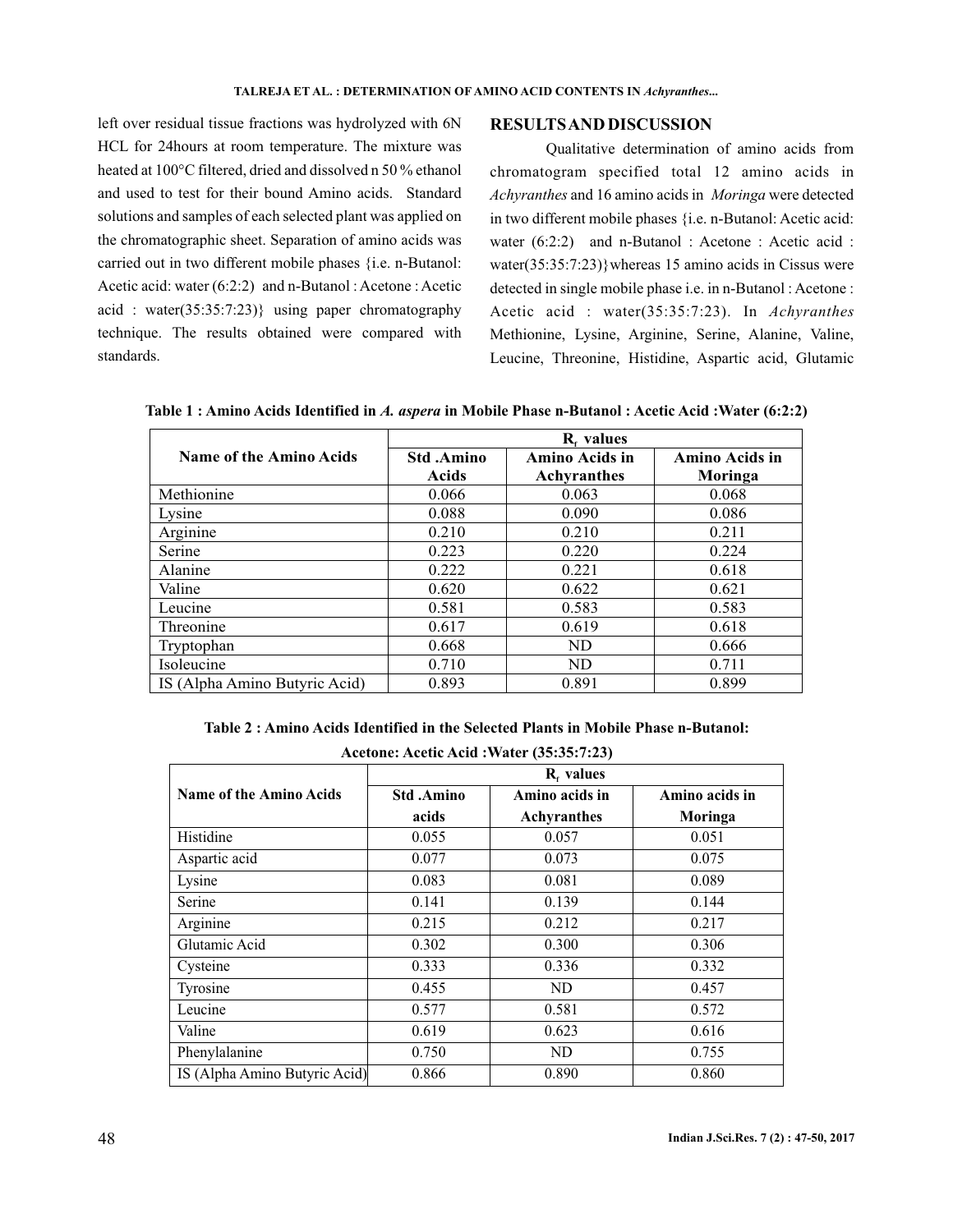#### TALREJA ET AL. : DETERMINATION OF AMINO ACID CONTENTS IN Achyranthes...

| Name of the Amino Acids       | <b>Rf</b> values        |                                  |  |
|-------------------------------|-------------------------|----------------------------------|--|
|                               | <b>Std. Amino ACIDs</b> | <b>Amino Acids in Plant Part</b> |  |
| Histidine                     | 0.055                   | 0.057                            |  |
| Methionine                    | 0.066                   | 0.065                            |  |
| Lysine                        | 0.083                   | 0.081                            |  |
| Serine                        | 0.141                   | 0.139                            |  |
| Arginine                      | 0.215                   | 0.212                            |  |
| Cystine                       | 0.333                   | 0.336                            |  |
| Glutamic Acid                 | 0.302                   | 0.300                            |  |
| Glycine                       | 0.397                   | 0.401                            |  |
| Alanine                       | 0.419                   | 0.421                            |  |
| Leucine                       | 0.577                   | 0.581                            |  |
| Valine                        | 0.619                   | 0.623                            |  |
| Threonine                     | 0.622                   | 0.617                            |  |
| Isoleucine                    | 0.710                   | 0.713                            |  |
| Tyrosine                      | 0.722                   | 0.727                            |  |
| Phenylalanine                 | 0.750                   | 0.755                            |  |
| IS (Alpha amino butyric acid) | 0.866                   | 0.883                            |  |

**Table 3 : Amino Acids Identified in Cissus Quadrangularis in Mobile Phase n-Butanol: Acetone: Acetic Acid :Water (35:35:7:23)**

Acid, Cysteine were found among them five amino acids ( i.e. valine, threonine, methionine, leucine, and lysine) are essential amino acids.

Histidine, Methionine, Lysine, Serine, Arginine, Cystine, Glutamic Acid, Glycine, Alanine, Leucine, Valine, Threonine, Isoleucine, Tyrosine, Phenylalanine were reported in Cissus among them seven amino acids (i.e. phenylalanine, valine, threonine, isoleucine, methionine, leucine, and lysine) are essential amino acids.

In Methionine, Lysine, Arginine, Serine, *Moringa* Alanine, Valine, Leucine, Threonine, Tryptophan, Isoleucine, Histidine, Aspartic acid, Glutamic Acid, Cysteine ,Tyrosine, Phenylalanine were reported among them all the eight essential amino acids (i.e. phenylalanine, valine, threonine, tryptophan, isoleucine, methionine, leucine, and lysine) are present.

Specific metabolic processes in which these amino acids participate may be related to the therapeutic properties of plants as per their use in traditional medicine.

# **CONCLUSION**

All the selected plants were found rich in various amino acids. This study also established the fact that the *M.* contains all the eight essential amino acids and C. *oleifera*

quadrangularis contains seven essential amino acids. hence it may be suggested that intake of Moringa leaves powder and Cissus stem powder is beneficial for human health due to presence of a good number of essential amino acids.

# **ACKNOWLEDGEMENT**

Authors are thankful to UGC New Delhi to provide the fund to pursue this research work.

### **REFERENCES**

- **6** African Journal Biotech (11) 4: 1276-1279. Ayo R. G., Amupitan J. O. and Yimin zhao, 2007.
- Bhandari M. M., 1990. Flora of the Indian desert 2nd ed. Jodhpur(India) Carrer publication
- **98** :499. Chopra R. N., Chopra I. C., Hande K. L. and Kapoor L. D., 1958. Indegenous Drugs of India, Published by U.N. Dhar & Sons, Calcutta,
- Crozier A., 2006. Plant Secondary Metabolites Occurrence, Structure and Role in the Human Diet, Blackwell Publishing Ltd:372 pages.